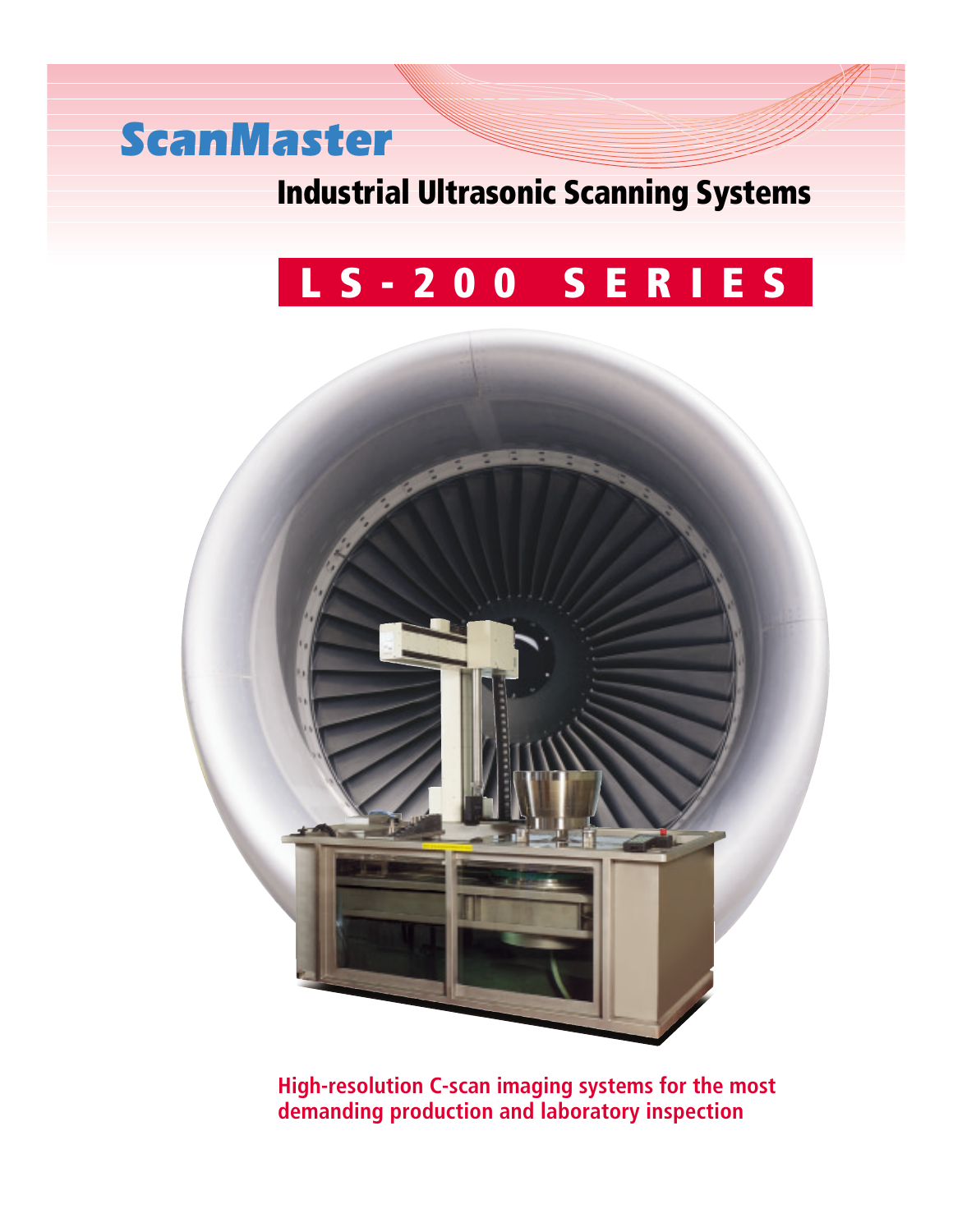#### ScanMaster Systems Offers

**Fully integrated imaging systems, including ultrasonic electronics, scanning mechanics,** data acquisition and processing software.

**R**ugged, reliable systems for two and three-shift operation in an industrial environment.

Accurate scanning mechanics, with exceptional resolution and repeatability on all axes.

**High immunity against electromagnetic noise.** 

**S**canMaster Systems CSI software for Windows 2000/XP® with advanced file management for efficient inspection of complex parts.

**E**xcellent near-surface flaw resolution combined with exceptional penetration power.

**M**ultiple gate C-scan and B-scan imaging with real-time view on monitor display.

**E**xtensive post-scan data processing and analysis, including utilities for advanced flaw evaluation

**D**ocumentation of inspection setup and results, with customized report generation.



**LS-200L scanner with two-tiered turntable leveling LS-200 AB manipulator**



**Cover: LS-200L scanner with lift platform**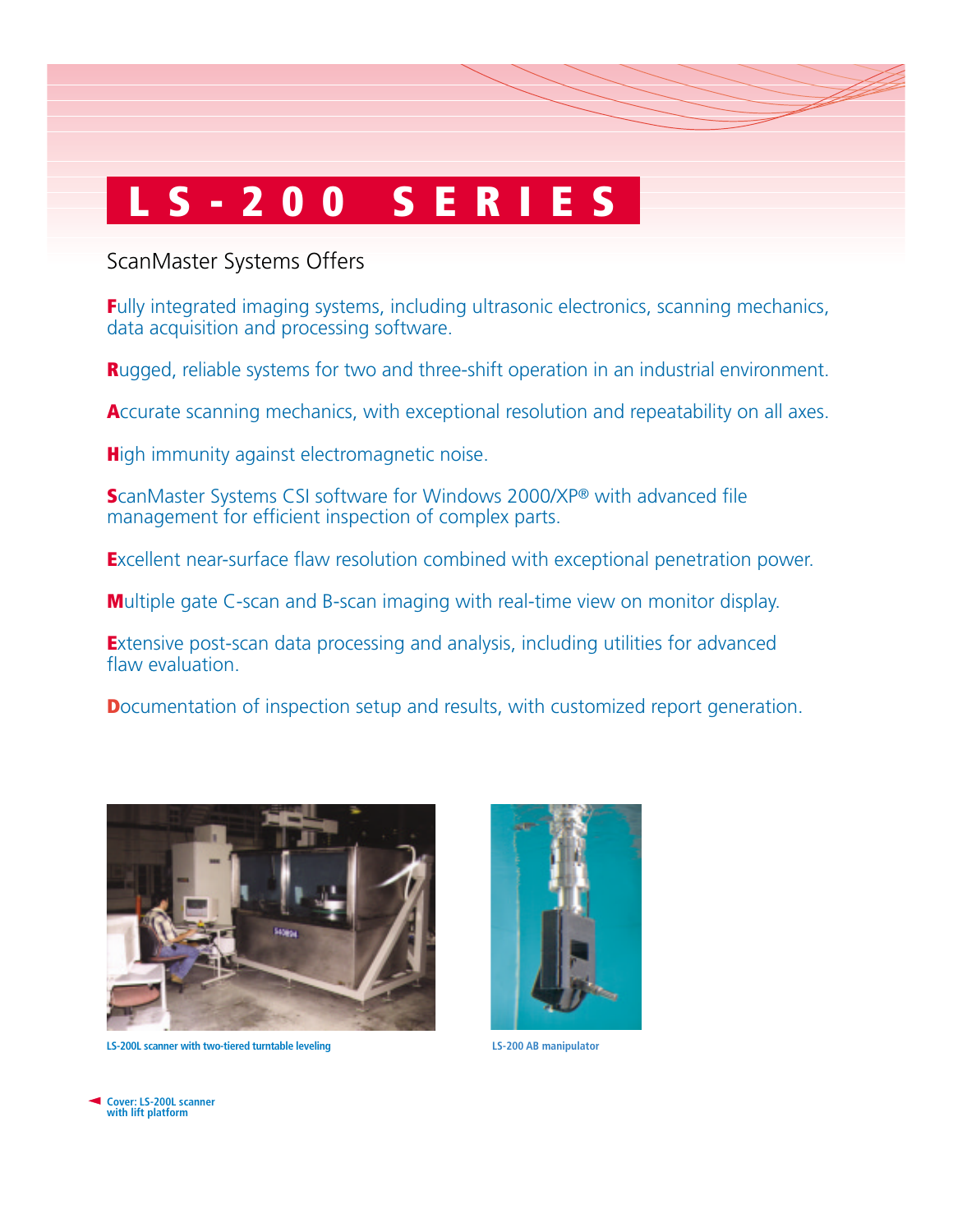Product Description

| <b>Introducing the LS-200 Series</b> | LS-200 Series industrial scanners are C-scan inspection machines distinguished by a unique robotic design,<br>combining precision scanning motion with exceptional ease of parts loading and unloading.                                                                                                                                                                                                                                                                                                                                                                                                         |
|--------------------------------------|-----------------------------------------------------------------------------------------------------------------------------------------------------------------------------------------------------------------------------------------------------------------------------------------------------------------------------------------------------------------------------------------------------------------------------------------------------------------------------------------------------------------------------------------------------------------------------------------------------------------|
| <b>Architecture</b>                  | Each system includes an integrated usc-100 ultrasonic instrument with search-tube mounted RPP3 square<br>wave pulser preamplifier, precision servo motion control for each axis and ScanMaster CSI software<br>for part set-up, scan, inspection analysis and data archiving.                                                                                                                                                                                                                                                                                                                                   |
| <b>Sizes</b>                         | Three scanning platforms are available:                                                                                                                                                                                                                                                                                                                                                                                                                                                                                                                                                                         |
|                                      | • The LS-200S - $(X, Y, Z)$ maximum motion envelope of 1200 x 600 x 600mm (48" x 24" x 24") with parts<br>turntables up to 600mm (24") in diameter.<br>• The LS-200L - $(X, Y, Z)$ maximum motion envelope of 1800 x 900 x 1000mm (72" x 36" x 40"), including<br>parts turntables up to 1000mm (40") in diameter with optional motorized lift platform or two-tiered leveling.<br>• The LS-200LP - $(X, Y, Z)$ maximum motion envelope of 1400 x 900 x 1000mm (55" x 36" x 40"), including<br>parts turntables up to 1200mm (48") in diameter and motorized lift platform for easy part loading and unloading. |
| <b>Inspection tank</b>               | Stainless steel construction with expansive 'fish-tank' viewing window, high-capacity water conditioning<br>system and water skimmer.                                                                                                                                                                                                                                                                                                                                                                                                                                                                           |
| <b>Scanning robot</b>                | Rugged beam-mounted search tube design for high-speed inspection<br>within tight tolerance limits for accuracy, repeatability and resolution.                                                                                                                                                                                                                                                                                                                                                                                                                                                                   |
| <b>Inspection technique</b>          | <b>Import CAD File</b><br>Immersion inspection in pulse-echo mode. Thru-transmission mode<br>with range of optional transducer yokes.                                                                                                                                                                                                                                                                                                                                                                                                                                                                           |
| <b>Transducer manipulators</b>       | <b>RESOLVE Series</b> high-resolution dual-gimbal (A,B-axis)<br>manipulator including sealed, direct-drive servo motors with<br><b>Import TXT File</b><br>low-backlash drive train.                                                                                                                                                                                                                                                                                                                                                                                                                             |
| <b>Transducers</b>                   | Any 1-25MHz immersion-type probe with standard UHF connector.                                                                                                                                                                                                                                                                                                                                                                                                                                                                                                                                                   |
| <b>Parts turntable</b>               | High-performance RESOLVE Series turntables with sealed servo drive.<br><b>Teach In</b><br>Oversize, zero-maintenance stainless steel central<br>bearing maintains alignment even in the presence of off-center loads.                                                                                                                                                                                                                                                                                                                                                                                           |
| <b>Rated loads</b>                   | 400mm or 600mm (16" or 24") diameter turntables with 200kg (440lb) rated load for LS-200S.<br>Up to 1000mm (40") diameter turntable with one ton rated load for LS-200L. 1000mm (40") or<br>1200mm (48") diameter turntable with one ton rated load for LS-200LP.                                                                                                                                                                                                                                                                                                                                               |
| <b>Table for reference standards</b> | Large table, up to 500 x 600mm (20" x 24") for LS-200S or LS-200L, and up to 560 x 200mm<br>(22" x 8") LS-200LP, for locating reference standards. Includes two 90deg reference edges.                                                                                                                                                                                                                                                                                                                                                                                                                          |
| <b>Two-tiered turntable leveling</b> | Optional two-tiered leveling 'legs' for the LS-200L scanner, providing the operator with a second inspection<br>height, up to 375mm (15") from the tank floor.                                                                                                                                                                                                                                                                                                                                                                                                                                                  |
| Lift platform                        | Optional servo-driven lift platform allows for ease of loading, centering, and unloading of parts. Controlled<br>from the virtual control panel, the lift platform may be positioned variably vertically at any position in<br>the inspection tank for scanning at any desired level.                                                                                                                                                                                                                                                                                                                           |
| <b>Water circulation</b>             | High capacity water circulation with surface skimmer and filtering to 20 microns. Optional water heater<br>with temperature control to $\pm 2$ deg C ( $\pm 5$ deg F).                                                                                                                                                                                                                                                                                                                                                                                                                                          |
| <b>Tank volume illumination</b>      | Powerful H.I.D lamp enclosed in protective fixture, for illuminating tank volume. Lamp is rated at 12,000<br>hours and is easily replaced without having to drain the water from the tank.                                                                                                                                                                                                                                                                                                                                                                                                                      |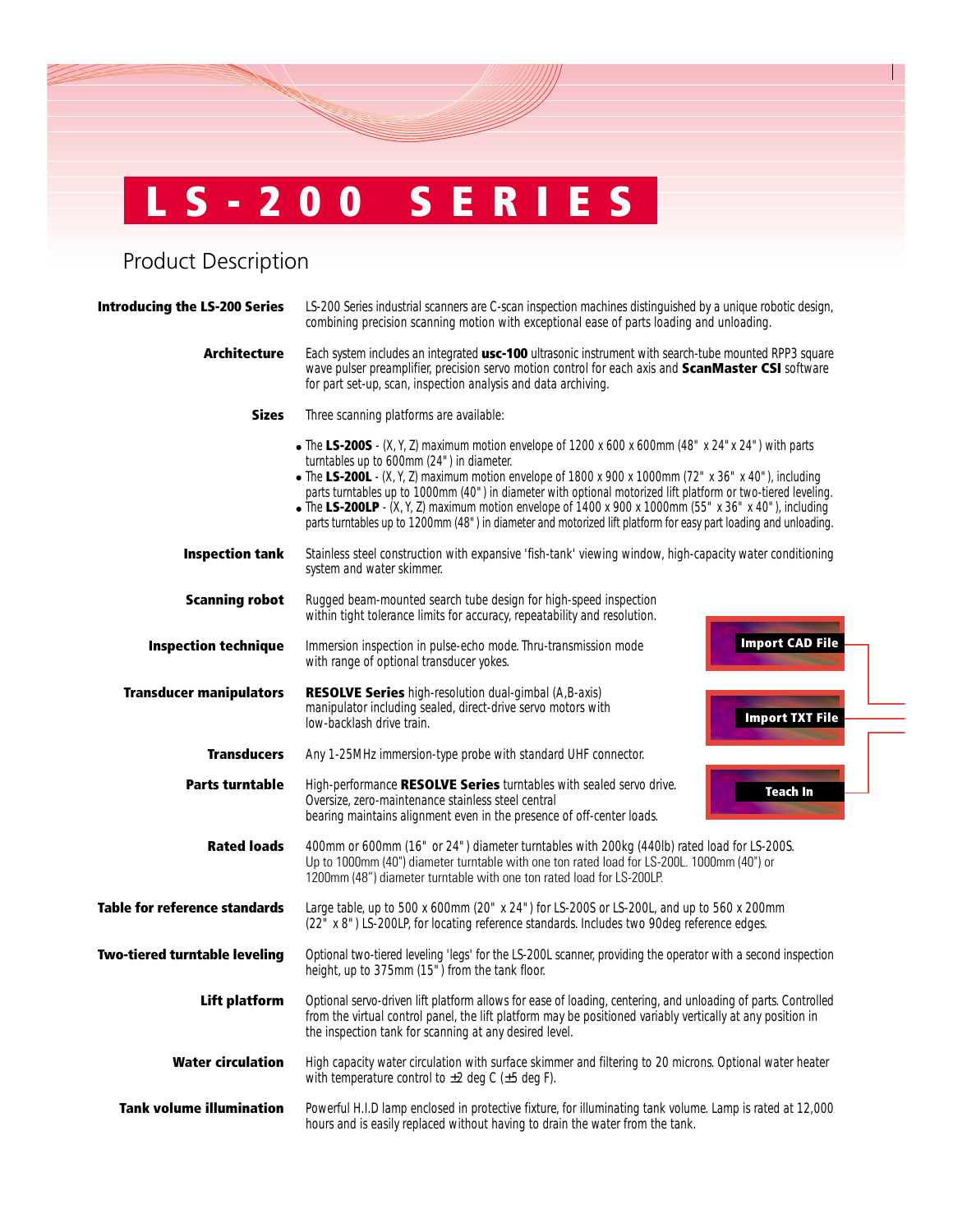| Ultrasonic hardware               | One to eight-channel usc-100 (upgradeable to 32 channels) rack-mount ultrasonic instrument with RPP3<br>programmable square wave pulser preamplifier for each channel.       |
|-----------------------------------|------------------------------------------------------------------------------------------------------------------------------------------------------------------------------|
| <b>Operator control console</b>   | Desktop mounted monitor, keyboard and mouse pointing device. Complete system control from virtual<br>control panel. Selection of optional remote control devices.            |
| <b>Motion control</b>             | <b>SC-4m</b> servo motion control, with encoder feedback and RF noise suppression circuitry for all axes.<br>Hardware housed in environment-protected cabinet.               |
| <b>Data acquisition interface</b> | B and C-scan imaging software, with up to 128K peak amplitude and TOF measurements/sec, 'FULL' and<br>'SMART' threshold based A-scan signal capture.                         |
| Parts or machine coordinates      | ScanMaster CSI software allows for programming in parts or machine coordinates.<br>Import part geomtry from CAD or TXT files. Complete off-line programming.                 |
| Data analysis and processing      | C-scan data processing and analysis tool kit. Includes a library of tools for image processing, image projection<br>and measurement of flaw size, depth and signal strength. |



| <b>Advanced file management</b> | <b>ScanMaster CSI</b> software architecture is designed for high-throughput inspection of parts with complex<br>cross-sections and part-to-part geometrical tolerances. Scans are executed with one instrument set-up<br>file, one calibrated DAC file and one part set-up file, with accumulated inspection data automatically<br>transmitted to an archiving directory. |
|---------------------------------|---------------------------------------------------------------------------------------------------------------------------------------------------------------------------------------------------------------------------------------------------------------------------------------------------------------------------------------------------------------------------|
| <b>Inspection documentation</b> | Standard documentation tools include: Color ink jet printer, operator annotations on screen, storage and<br>screen dump of any A-scan display in Set-up mode, generation, storage and printout of all standard graphic<br>image files of any screen display.                                                                                                              |
| <b>System access control</b>    | Five levels of programmable authorized access.                                                                                                                                                                                                                                                                                                                            |
| <b>Scanning accessories</b>     | <b>RESOLVE Series</b> bar rotator for inspection of round bars, tubes and head & tail stock for inspection<br>of thin-walled metallic and composite tubes.                                                                                                                                                                                                                |
| <b>Remote data processing</b>   | Optional remote data processing and analysis station connected by LAN to the control console.                                                                                                                                                                                                                                                                             |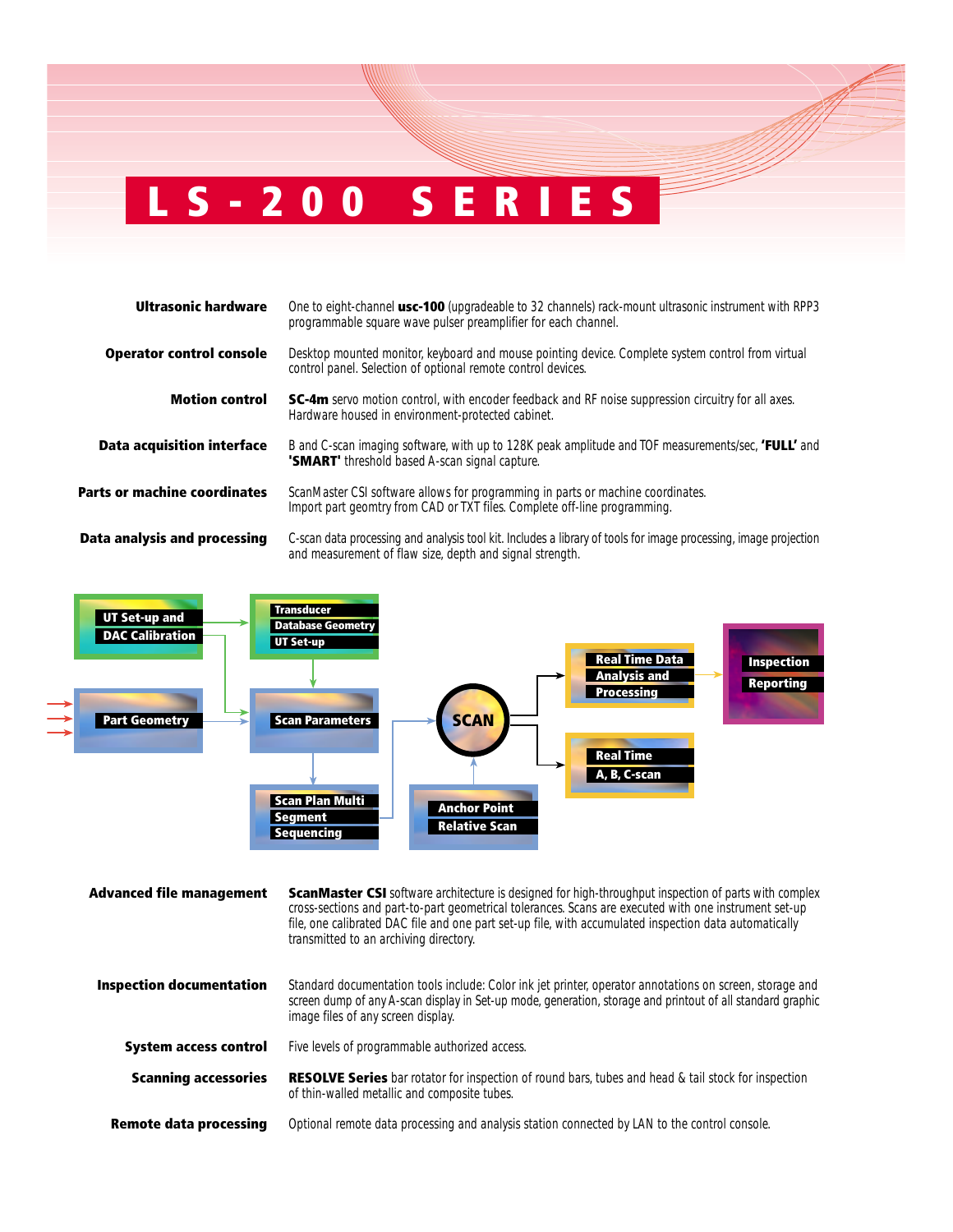### Performance Envelope

| <b>Axis</b>    | <b>Inspection Envelope</b>     |                | <b>Speed Range</b>           | <b>Resolution</b> | <b>Repeatability</b>     | <b>Accuracy</b>          | <b>Backlash</b>     | Min. motion |
|----------------|--------------------------------|----------------|------------------------------|-------------------|--------------------------|--------------------------|---------------------|-------------|
|                | deg                            |                |                              | deg               | ±deg                     | ±deg                     | $±$ deg             | deg         |
| A              | ±40                            |                | 0.1-20deg/sec                | 0.01              | $\leq 0.02$              | 0.03                     | $≤0.02$             | 0.02        |
| в              | ±112                           |                | 0.1-20deg/sec                | 0.01              | $≤0.02$                  | 0.03                     | $\leq 0.02$         | 0.02        |
| W <sup>1</sup> | 360                            |                | 0.1-50RPM                    | 0.01              | $\leq 0.03$ <sup>1</sup> | 0.03                     | $≤0.03$             | 0.03        |
|                | $mm$ (in)                      |                | mm/sec (in/sec)<br>$mm$ (in) |                   | $\pm$ mm (in)            | $\pm$ mm/300mm (in/12in) | $\pm$ mm (in)       | $mm$ (in)   |
|                | <b>LS-200S</b>                 | <b>LS-200L</b> |                              |                   |                          |                          |                     |             |
| X              | 1200/1500 (48/60) <sup>2</sup> | $1800(72)^3$   | $0.1 - 150(0.01 - 6)$        | 0.025(0.001)      | $\leq$ 0.05 (0.002)      | 0.025(0.001)             | $\leq$ 0.05 (0.002) | 0.05(0.002) |
| Υ              | $600(24)^2$                    | 900(36)        | $0.1 - 150(0.01 - 6)$        | 0.025(0.001)      | $\leq$ 0.05 (0.002)      | 0.025(0.001)             | $\leq$ 0.05 (0.002) | 0.05(0.002) |
| z              | 600(24)                        | 1000 (40)      | $0.1 - 150(0.01 - 6)$        | 0.025(0.001)      | $\leq$ 0.05 (0.002)      | 0.025(0.001)             | $\leq$ 0.05 (0.002) | 0.05(0.002) |
| $L_{\rm p}$    |                                | 860 (34)       | $0.1 - 10(0.01 - 0.4)^T$     | 0.05(0.002)       | $\leq$ 0.25 (0.01)       | 0.2(0.01)                | $\leq$ 0.05 (0.002) | 1.0(0.04)   |

<sup>1</sup>At rated load • <sup>2</sup>Selection of sizes • <sup>3</sup>1400 (55) with optional lift platform



#### **SAFETY STANDARDS AND APPROVALS**

**LS-200 systems are G rated for safety and RFI/EMI interference. Approved by major manufacturers for C-scan inspection of forged jet engine discs.**



**Plan view of LS-200LP scanning facility**